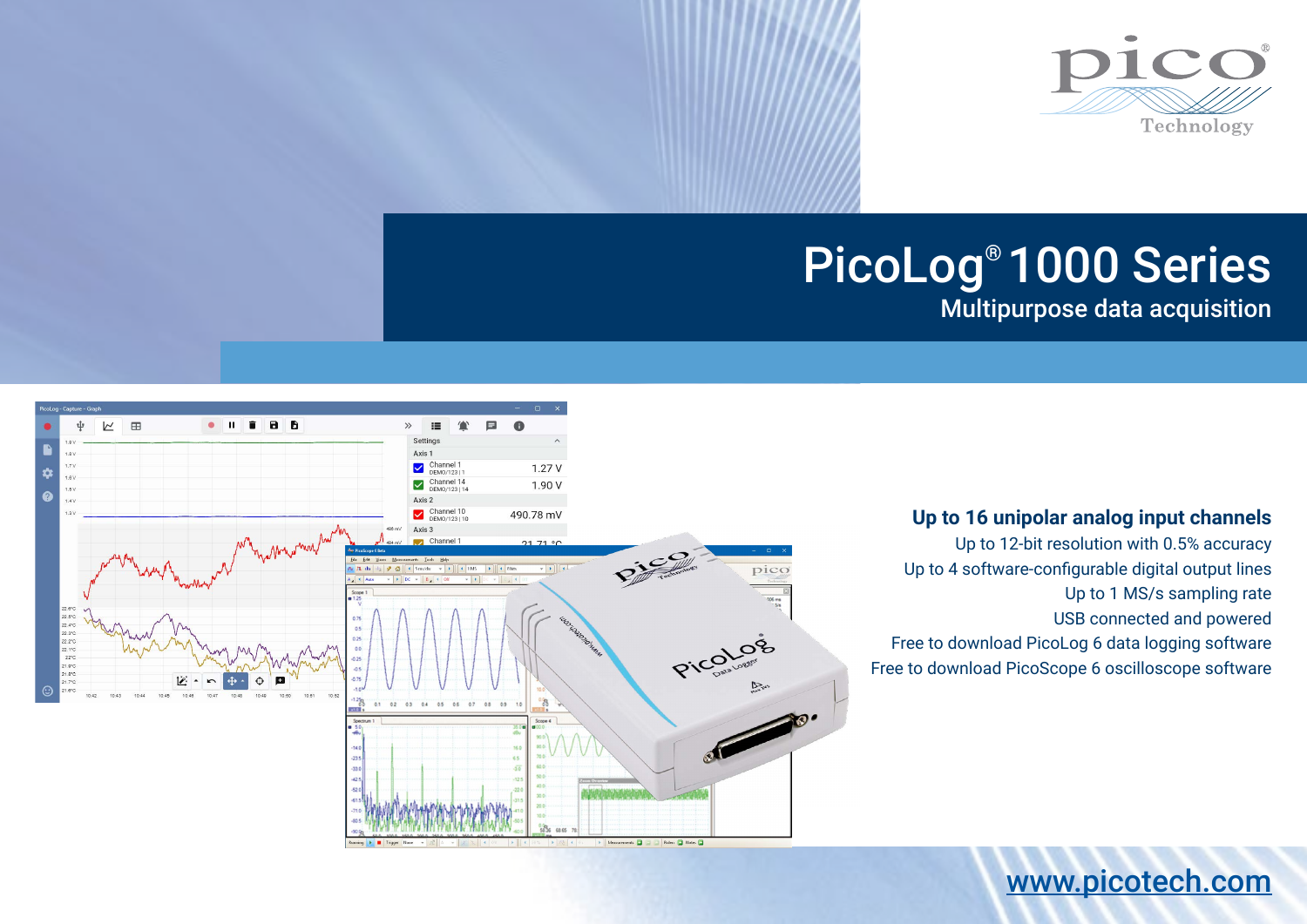#### **PicoLog 1000 Series**

Designed to meet the needs of a wide range of general-purpose voltage, sensor and transducer logging applications, the PicoLog 1000 Multipurpose DAQ Series features independent software-configurable scaling and control outputs, an external terminal board for custom front-end circuitry and a choice of 10 or 12-bit input resolution.

### An expandable multichannel data acquisition system

The budget model PicoLog 1012 has 12 input channels and 10 bit resolution. The powerful PicoLog 1216 has 16 channels and 12 bit resolution. Need more channels? No problem. Using the new PicoLog software you can connect up to 20 Pico data loggers to one PC – giving you a potential 320-channel PicoLog 1000 Series data acquisition system, or the ability to use your PicoLog 1000 logger with other devices such as the TC-08 thermocouple data logger.

# External terminal board

The external terminal board, which plugs in to the 25-way connector on the logger, has screw terminals to allow sensor wires to be attached to the data logger without soldering. The terminal board also has locations where you can fit resistors to offset and extend the input ranges of the logger.

The terminal board user manual contains simple circuit diagrams to increase the input voltage range of the logger or to measure current, for example, 4 to 20 mA sensors.

The image below is an example from the terminal board user manual showing how to measure voltages above +2.5 V by using a voltage divider connection:



This circuit shows the voltage divider for analog channel 1. The connections are similar for other channels. You must cut one track on the terminal board and fit two 0805 surface mount, or axial leaded, resistors for each channel that you wish to use this way.



# Fast and accurate

With 10 or 12-bit resolution and multiple sampling modes, a PicoLog 1000 Series logger will meet your data logging needs. The PicoLog 1000 Series has two sampling modes:

- Using the PicoLog software, readings can be logged continuously at up to 1 kS/s limited only by your computer's available storage.
- Using the PicoScope software, the full sampling rate of 1 MS/s (split between enabled channels) is available using the logger's internal 8000 sample memory buffer.

Using PicoSDK you can write your own programs using these (and other) sampling modes and rates. See the specifications table and PicoLog 1000 Series Programmer's Guide for more information.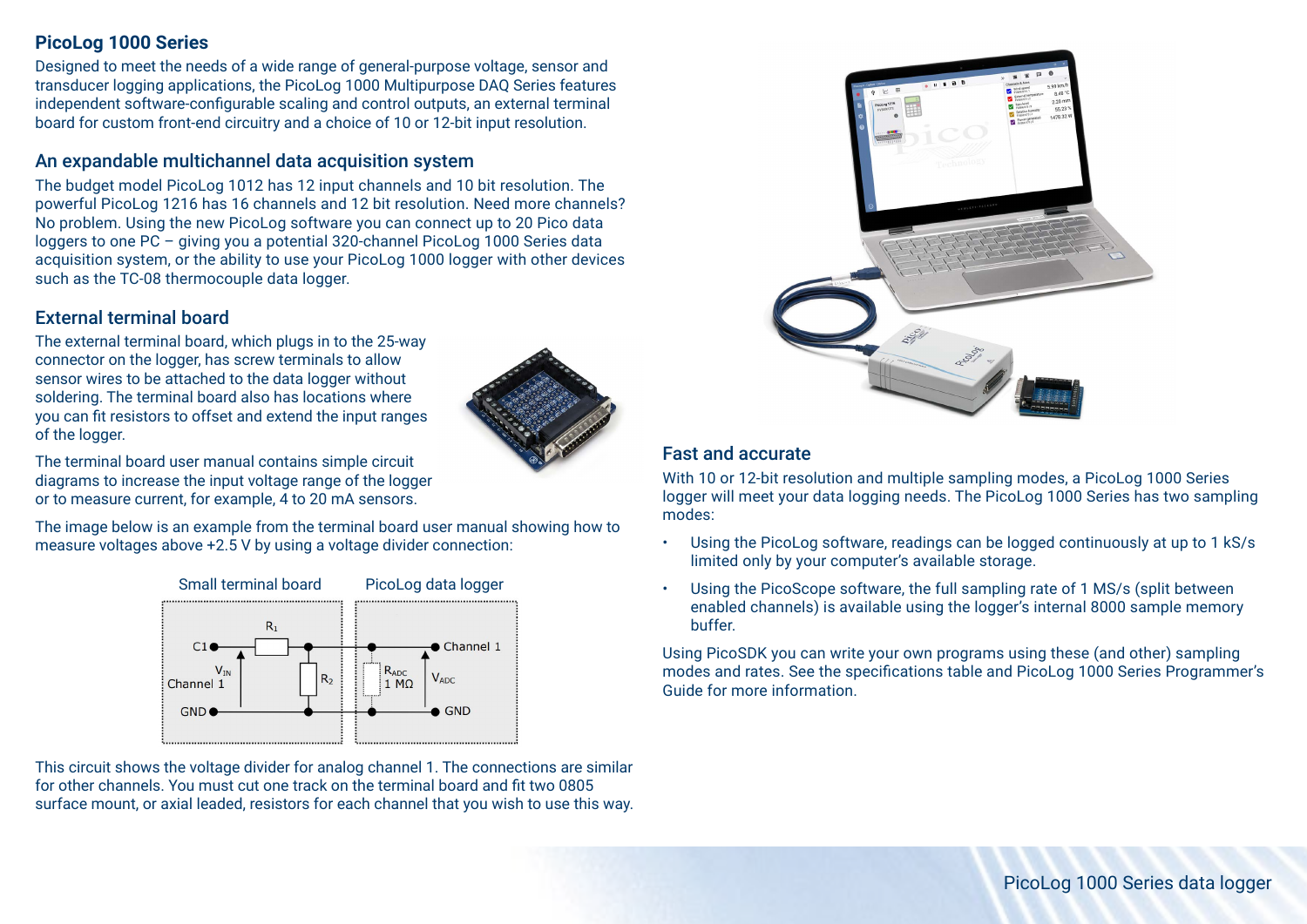#### **PicoLog software – straightforward from the start**

PicoLog is a complete data acquisition software package for the PicoLog 1000 Series data logger, and is fully compatible with Windows, macOS and Linux. With its clear and userfriendly layout, ideal for use with a mouse or a touchscreen, PicoLog allows you to set up the logger and start recording with just a few clicks of the mouse, whatever your level of data logging experience. Set up simple or advanced acquisitions quickly, and record, view and analyze your data with ease.



**Data view** Display all the data collected so far or keep the graph scale the same and pan along as new samples appear.

#### **Pan and zoom controls** Zoom in, zoom out, zoom to a selection or pan through the data with these tools. If you make a mistake, just click Undo.

#### **Cursors and annotations**

Use cursors to highlight the data value and time at any point on the graph, or click Add annotation to mark that point with a text note.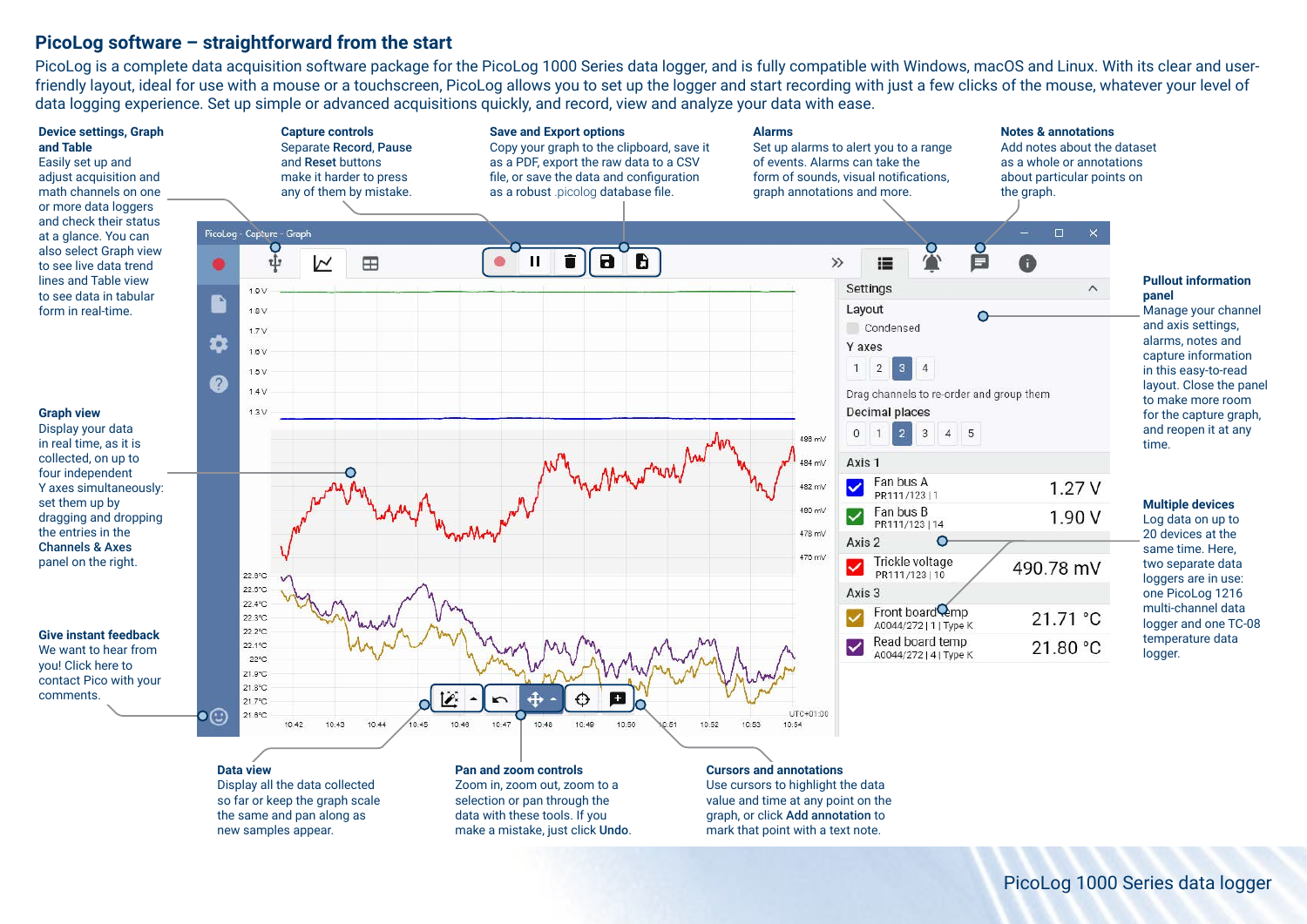

PicoLog 1000 Series data logger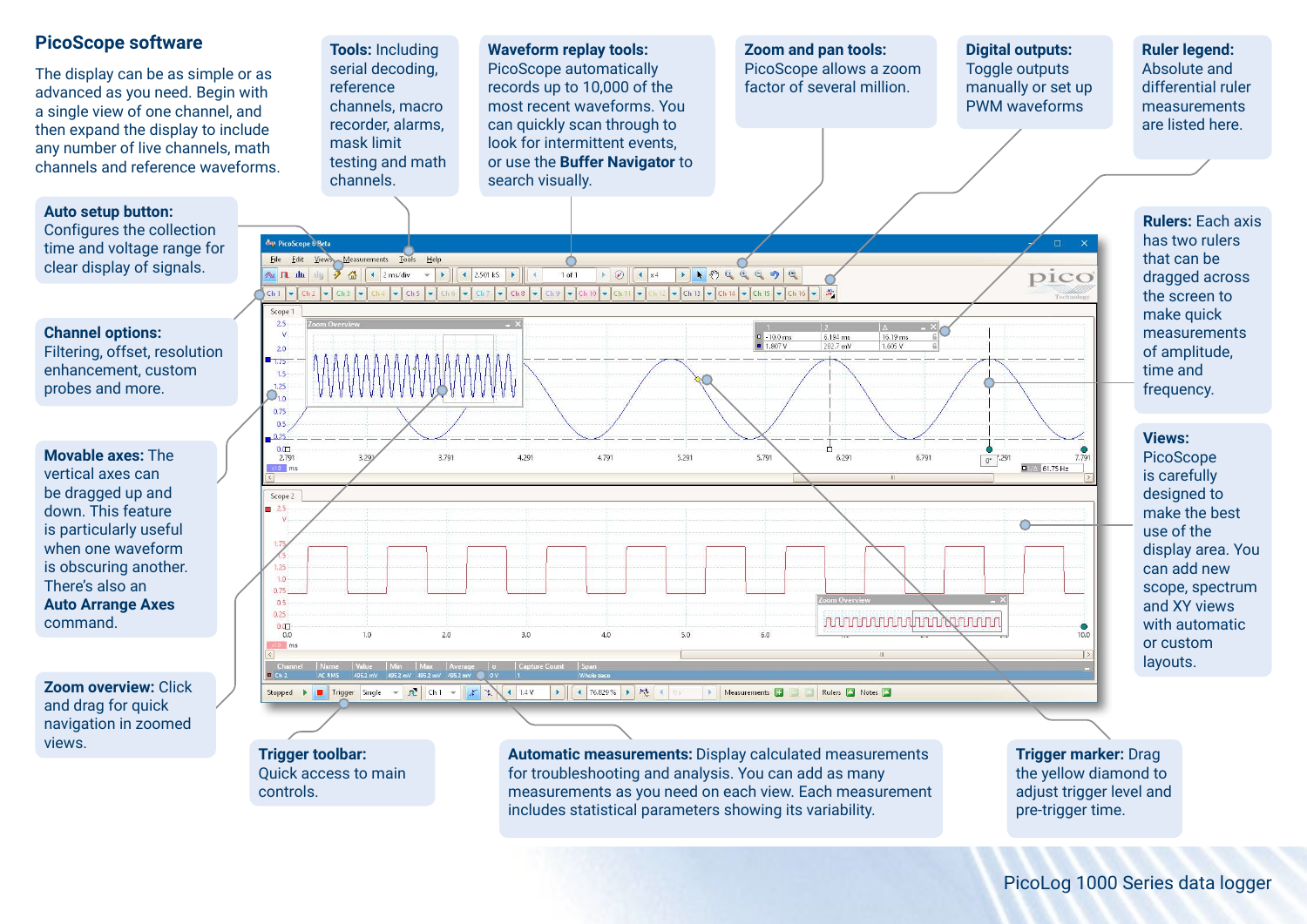### Math channels

Sometimes you need to use data from one or more measurement channels to graph and record a calculated parameter. You can use the PicoLog equation editor to set up simple math channels such as A–B or more complex functions such as log, sqrt, abs, round, min, max, mean and median.

PicoLog treats math channels like any other channel, so you can still set alarms and annotate them.

| ≔ |                              |                                                                                                                           |           |
|---|------------------------------|---------------------------------------------------------------------------------------------------------------------------|-----------|
|   |                              |                                                                                                                           |           |
|   |                              |                                                                                                                           |           |
|   |                              |                                                                                                                           | 1.28V     |
|   |                              |                                                                                                                           | 1.92 V    |
|   |                              |                                                                                                                           |           |
|   |                              |                                                                                                                           | 445.03 mV |
|   |                              |                                                                                                                           | 0.14      |
|   | Settings<br>Axis 1<br>Axis 2 | Channel 1<br>DEMO/123   1<br>Channel 14<br>DEMO/123   14<br>Channel 10<br>DEMO/123   10<br>Maths Channel<br>Maths Channel |           |

#### Alarms

 $\overline{M}$  $\mathbb{R}$ 

**TC-08** 

A0044/272

 $\bullet$  $\alpha$ 

ψ

 $\alpha$ 

In PicoLog, you can set up alarms to alert you to various events. These can be as simple or as complex as you like: alarms can trigger on a signal threshold or disconnection of the data logger, or you can set up a logic expression of your own. Alarms can play sounds, display visual alerts, run applications or mark when the event occurred on the graph.

 $\bullet$   $\blacksquare$ 

PicoLog 1216

DEMO/123

**B**ennessen Ris

. . . . . . . . . . . . .

 $\mathbf{r}$ 

BB

| ゝ | ⊫                           | 'n            |                   |
|---|-----------------------------|---------------|-------------------|
|   | Settings                    |               |                   |
|   | Axis 1                      |               |                   |
|   | Channel 1<br>DEMO/123   1   |               | $^{\circ}$ 1.28 V |
|   | Channel 14<br>DEMO/123   14 |               | 1.92 V            |
|   | Axis 2                      |               |                   |
|   | Channel 10<br>DEMO/123   10 |               | $*$ 445.38 mV     |
|   | Maths Channel               | Maths Channel | 0.14              |
|   |                             |               |                   |

 $\gg$  $\equiv$ 

Setting

Channel<sup>®</sup>  $\overline{\mathbf{v}}$ 

DEMO/1231

Channel 14

DEMO/12311/ Axis: Channel 10

DEMO/123110

A0044/272111Type K Channel 4

A0044/272141Type

Channel

 $\Delta$ xis

 $\mathbf{a}$ 

 $1.28V$ 

 $1.94V$ 

435.39 mV

23.47 °C

23.58 °C

E

### Intuitive logger and channel setup

The Devices view lets you set up a multichannel acquisition system in a simple way, with the option to use up to 20 different Pico data loggers simultaneously. PicoLog shows you an image of each connected device, so you can quickly and easily enable or disable channels and set up their properties.

On the right, you can see the device setup for a PicoLog 1216 and a TC-08 temperature data logger.

# Robust file format

At the heart of PicoLog is the file system, which stores live capture data directly to a robust database, rather than to a single file that is vulnerable to corruption and data loss. If the computer is shut down and rebooted, PicoLog will only lose the data during the outage – saving resumes when you restart the software.

This file system also means that the size of the dataset you can capture you is virtually unlimited – the only restriction is the size of your computer's hard disk!

The .picolog file format is compatible across all operating systems, and there is no need to set up a file to save to before the capture is complete. You can also save midcapture if you wish to share the data collected so far. Since anyone can download and install PicoLog for free, you can easily share saved data with co-workers, customers and suppliers for offline post-analysis.

# **PicoSDK®**

Pico's software development kit, PicoSDK, is available for Windows, free of charge and allows you to write your own software and interface to third-party software packages.

Pico also maintains repositories of example code on GitHub [\(github.com/picotech](https://github.com/picotech)), showing how to use PicoSDK with software packages such as Microsoft Excel, National Instruments LabVIEW and MathWorks MATLAB, or with programming languages including C, C++, C# and Visual Basic .NET.

PicoSDK and the *PicoLog 1000 Series Programmer's Guide* are available to download from [www.picotech.com/downloads](http://www.picotech.com/downloads).

## Try the PicoLog software today!



PicoLog's built-in demo mode allows you to try out the full functionality of the software with a choice of virtual devices and simulated live data. You also can use PicoLog to view previously saved data, even with no device connected. Visit [www.picotech.com/downloads](http://www.picotech.com/downloads) and select **PicoLog Data Loggers** to get your copy.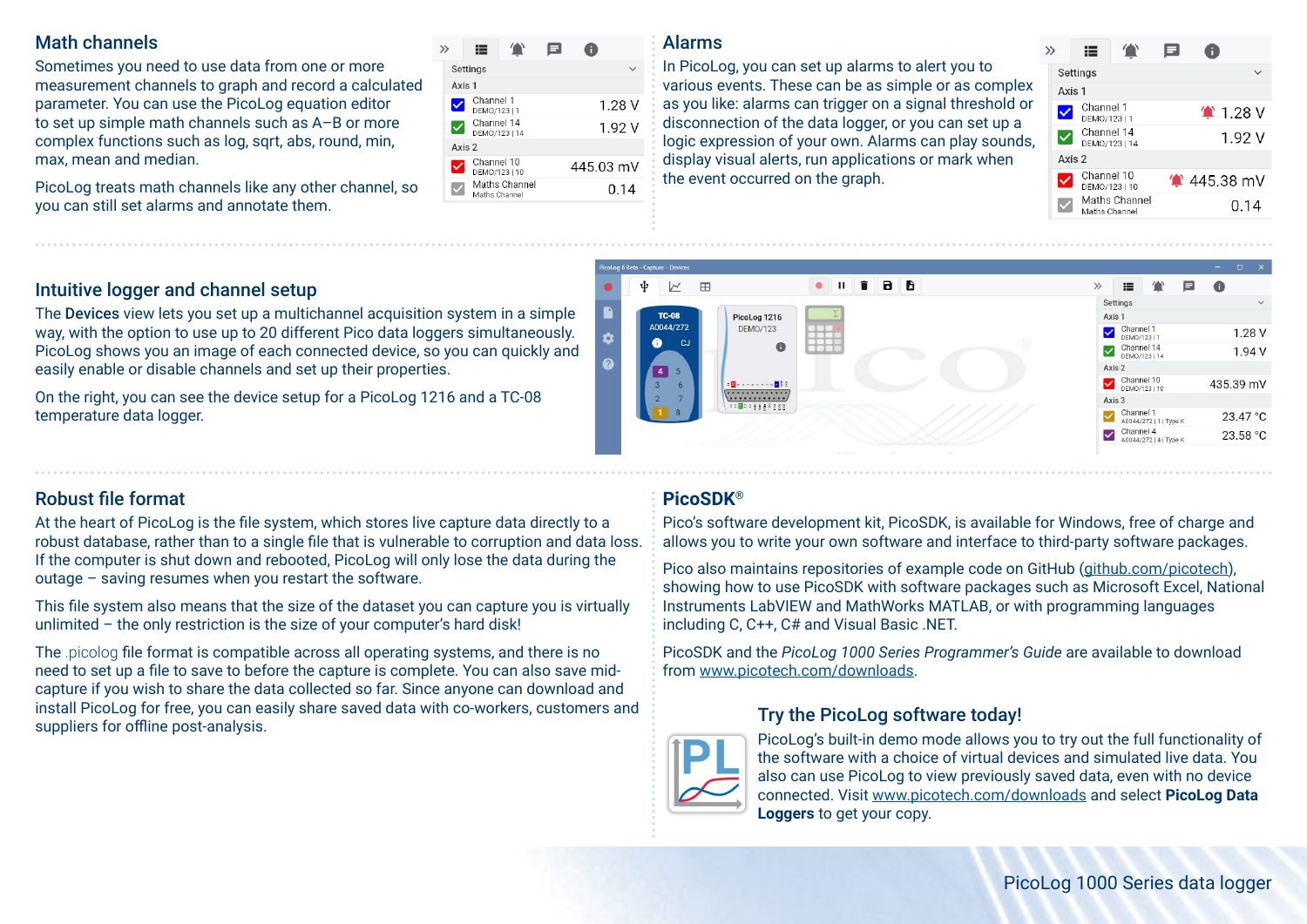# **Specifications**

| Input                                                                                                                                                      |                                                                                 |                                                             |
|------------------------------------------------------------------------------------------------------------------------------------------------------------|---------------------------------------------------------------------------------|-------------------------------------------------------------|
| <b>Model</b>                                                                                                                                               | PicoLog 1012                                                                    | PicoLog 1216                                                |
| <b>Analog inputs</b>                                                                                                                                       | 12                                                                              | 16                                                          |
| <b>Resolution</b>                                                                                                                                          | 10 bits                                                                         | 12 bits                                                     |
| <b>Accuracy</b>                                                                                                                                            | 1% of full scale                                                                | 0.5% of full scale                                          |
| <b>Maximum sampling rates:</b><br>PicoScope<br>PicoLog<br>PicoSDK (block mode)<br>PicoSDK (streaming)                                                      | $1$ MS/ $s^{[1]}$<br>$1 \text{ kS/s}^{[2]}$<br>$1$ MS/ $s^{[1]}$<br>100 kS/s[1] |                                                             |
| <b>Capture memory</b><br>PicoScope (and PicoSDK block mode)<br>Sample rates over 100 kS/s:<br>Lower sample rates:<br>PicoLog (and PicoSDK streaming mode): | 8000 samples [1]<br>1 million samples [1]<br>Up to available PC storage         |                                                             |
| Analog bandwidth (-3 dB)                                                                                                                                   | DC to 70 kHz                                                                    |                                                             |
| Input type                                                                                                                                                 | Single-ended, unipolar                                                          |                                                             |
| Input voltage range                                                                                                                                        | 0 to $+2.5$ V                                                                   |                                                             |
| <b>Overvoltage protection</b>                                                                                                                              | ±30 V to ground                                                                 |                                                             |
| Input coupling                                                                                                                                             | <b>DC</b>                                                                       |                                                             |
| Input impedance                                                                                                                                            | $1 M\Omega$                                                                     |                                                             |
| <b>Outputs</b>                                                                                                                                             |                                                                                 |                                                             |
| Digital outputs (D0D3)                                                                                                                                     | $\overline{2}$                                                                  | $4^{[3]}$                                                   |
| <b>Digital outputs (PWM)</b><br>Period<br>Duty cycle                                                                                                       | <b>None</b>                                                                     | 100 µs to 1800 µs<br>Adjustable from 0% to 100% in 1% steps |
| Digital outputs (all)<br>Logic low voltage<br>Logic high voltage<br><b>Current limit</b>                                                                   | 100 mV (typical)<br>3.3V<br>1 $k\Omega$ resistors in series with outputs        |                                                             |
| <b>Power output for sensors</b>                                                                                                                            | 2.5 V @ 10 mA, current-limited                                                  |                                                             |
| <b>Environmental</b>                                                                                                                                       |                                                                                 |                                                             |
| Stated accuracy temperature range                                                                                                                          | 20 to 50 °C                                                                     |                                                             |
| <b>General operation temperature</b>                                                                                                                       | 0 to 70 °C                                                                      |                                                             |
| <b>Relative humidity (operating)</b>                                                                                                                       | 5 to 80 %RH                                                                     |                                                             |
| <b>Storage temperature</b>                                                                                                                                 | $-20$ to $+80$ °C                                                               |                                                             |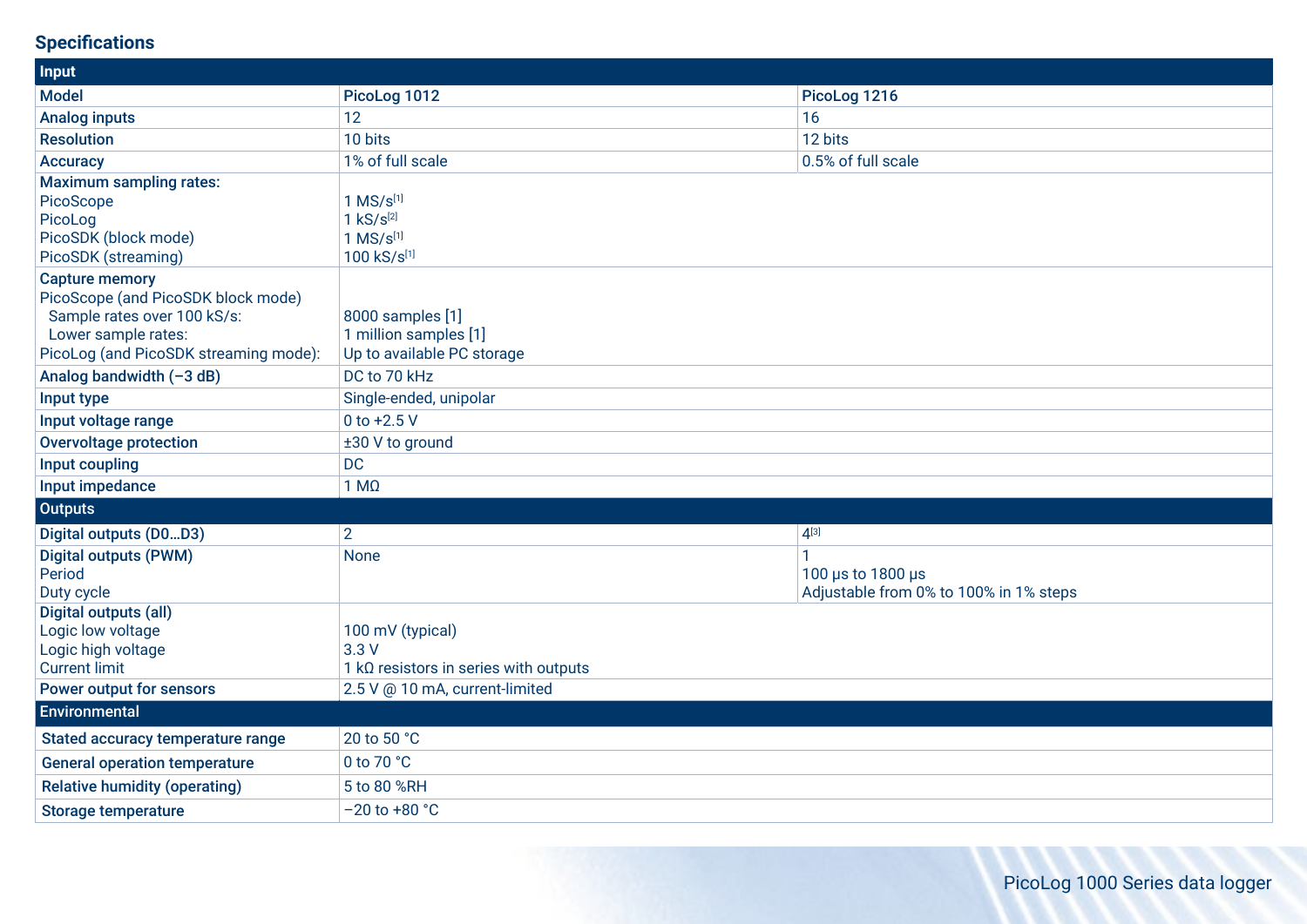| <b>Storage humidity</b>                | 5 to 95 %RH                                                                                                                                                                                                                                                                                                                                                                           |
|----------------------------------------|---------------------------------------------------------------------------------------------------------------------------------------------------------------------------------------------------------------------------------------------------------------------------------------------------------------------------------------------------------------------------------------|
| <b>Physical properties</b>             |                                                                                                                                                                                                                                                                                                                                                                                       |
| <b>Dimensions</b>                      | 45 x 100 x 140 mm (1.77 x 3.94 x 5.51 in)                                                                                                                                                                                                                                                                                                                                             |
| Weight                                 | <200 g (7.05 oz)                                                                                                                                                                                                                                                                                                                                                                      |
| <b>Software</b>                        |                                                                                                                                                                                                                                                                                                                                                                                       |
| <b>PicoLog, PicoScope and PicoSDK</b>  | Available from www.picotech.com/downloads                                                                                                                                                                                                                                                                                                                                             |
| PicoSDK example code                   | Available from Pico's GitHub organization page, github.com/picotech                                                                                                                                                                                                                                                                                                                   |
| PicoLog user interface languages       | English, French, Italian, German, Spanish, Korean, Japanese, Chinese (simplified), Russian                                                                                                                                                                                                                                                                                            |
| PicoScope user interface languages     | Chinese (simplified), Chinese (traditional), Czech, Danish, Dutch, English, Finnish, French, German, Greek, Hungarian, Italian, Japanese,<br>Korean, Norwegian, Polish, Portuguese, Romanian, Russian, Spanish, Swedish, Turkish                                                                                                                                                      |
| PC requirements                        |                                                                                                                                                                                                                                                                                                                                                                                       |
| <b>PicoLog</b>                         | Microsoft Windows 7, 8 or 10, 32-bit and 64-bit versions, macOS 10.9 (Mavericks) or later, 64-bit only, Linux*, 64-bit only<br>Hardware requirements as operating system.<br>*PicoLog for Linux is distributed as an Applmage, so you can install it without superuser permissions: see appimage.org for further<br>information. The software has been tested on OpenSUSE and Ubuntu. |
| PicoScope <sup>[4]</sup>               | PicoScope Stable: Windows 7, 8 or 10 (32 or 64-bit).<br>PicoScope Beta: macOS 10.9 (Mavericks) or later, 64-bit only, Linux (OpenSUSE and Ubuntu).<br>Hardware requirements as operating system.                                                                                                                                                                                      |
| PicoSDK[4]                             | Only available for Windows. Drivers also available for 64-bit Linux and macOS.                                                                                                                                                                                                                                                                                                        |
| <b>PC</b> interface                    | USB 2.0 full speed (USB 1.1 and USB 3.1 compatible)                                                                                                                                                                                                                                                                                                                                   |
| General                                |                                                                                                                                                                                                                                                                                                                                                                                       |
| <b>Accessories supplied</b>            | USB 2.0 cable, Quick Start Guide                                                                                                                                                                                                                                                                                                                                                      |
| <b>PC</b> interface                    | USB 2.0 full speed                                                                                                                                                                                                                                                                                                                                                                    |
| I/O connector                          | 25-way D female                                                                                                                                                                                                                                                                                                                                                                       |
| <b>Power requirements</b>              | Powered from USB port                                                                                                                                                                                                                                                                                                                                                                 |
| <b>Ground fault current protection</b> | 0.9 A thermal self-resetting fuse                                                                                                                                                                                                                                                                                                                                                     |
| <b>Compliance</b>                      | European EMC and LVD standards<br>FCC Rules Part 15 Subpart B<br><b>RoHS</b> compliant                                                                                                                                                                                                                                                                                                |
| <b>Warranty</b>                        | 5 years                                                                                                                                                                                                                                                                                                                                                                               |

[1]Shared between active channels.

<sup>[2]</sup>Per active channel

<sup>[3]</sup>Except in ADC-11 compatibility mode. Please see the <u>PicoLog 1000 Series User's Guide</u>.

<sup>[4]</sup>PicoScope R6.11 and PicoSDK 10.6.11 are the last versions compatible with Microsoft Windows XP (SP3) and Vista SP2, and they are also compatible with the Windows versions above.